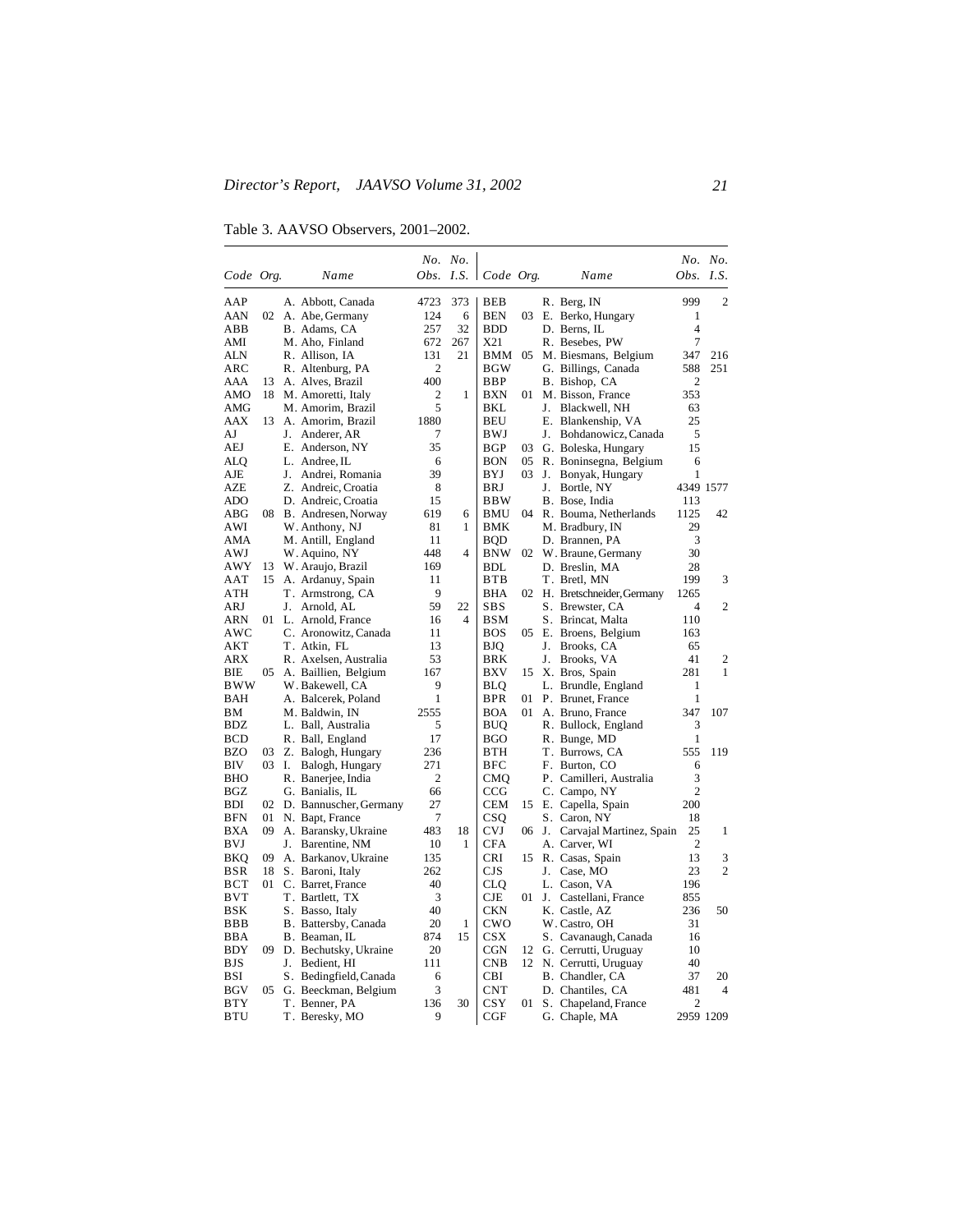Table 3. AAVSO Observers, 2001–2002, cont.

|              |    |    |                                 |                | No. No.        |                       |    |    |                                |                | No. No.        |
|--------------|----|----|---------------------------------|----------------|----------------|-----------------------|----|----|--------------------------------|----------------|----------------|
| Code Org.    |    |    | Name                            |                |                | Obs. I.S.   Code Org. |    |    | Name                           | Obs. I.S.      |                |
| $_{\rm CJL}$ |    | J. | Charles, MI                     | 41             |                | <b>DLA</b>            |    |    | A. Dill, KS                    | 242            | 8              |
| <b>CPT</b>   |    |    | P. Chevalley, Switzerland       | 29             |                | DIL                   |    |    | W. G. Dillon, TX               | 19             | $\overline{2}$ |
| <b>CLK</b>   |    |    | W. Clark, MO                    | 52             |                | <b>DWP</b>            |    |    | W. P. Dillon, TX               | 3              |                |
| <b>CWP</b>   |    |    | W. Clarke, CA                   | 8              |                | DZT                   | 03 |    | Z. Diveki, Hungary             | 9              |                |
| <b>CPS</b>   |    |    | 05 P. Cloesen, Belgium          | 1394           |                | <b>DST</b>            |    |    | S. Dodder, AZ                  | 5              |                |
| CRX          |    |    | R. Cnota, Poland                | 716            |                | <b>DPL</b>            |    |    | P. Dombrowski, CT              | 470            | 140            |
| <b>CSN</b>   |    |    | S. Coberly, IL                  | 65             |                | GDB                   | 03 |    | G. Domeny, Hungary             | 20             |                |
| <b>CLF</b>   |    |    | L. Cohen, MA                    | 126            | 19             | <b>DZS</b>            |    |    | 12 S. Dominguez, Argentina     | 1277           |                |
| CЛ           | 15 |    | J. Coloma, Spain                | 18             | 7              | DEH                   |    |    | E. Donaghy, PR                 | 77             |                |
| CME          | 18 |    | E. Colombo, Italy               | 569            |                | DSN                   |    |    | S. Donnell, CO                 | 146            | 1              |
| CMG          | 04 |    | G. Comello, Netherlands         | 17544 1753     |                | <b>DMW</b>            | 10 |    | M. Dowdeswell, South Africa 32 |                |                |
| CAU          |    |    | A. Conu, Romania                | 267            |                | DBN                   |    |    | B. Doyle, Ireland              | 9              |                |
| CК           |    |    | S. Cook, AR                     | 308            |                | <b>DPV</b>            |    |    | P. Dubovsky, Slovakia          | 1515           | 908            |
| <b>CXA</b>   |    |    | A. Cook, CA                     | 21             |                | DYU                   | 09 |    | Y. Dulitch, Ukraine            | 10             |                |
| COO          |    |    | L. Cook, CA                     | 3278           | 691            | <b>DMO</b>            | 01 |    | M. Dumont, France              | 422            |                |
| <b>COM</b>   |    |    | 10 T. Cooper, South Africa      | 109            | 10             | <b>DAO</b>            |    |    | A. Dutton, Australia           | 442            |                |
| <b>CUA</b>   |    |    | A. Corlan, Romania              | 1              |                | <b>DKS</b>            |    |    | S. Dvorak, FL                  | 9927           | 5              |
| <b>CXR</b>   |    |    | R. Corlan, Romania              | 5              | $\overline{2}$ | DGP                   |    |    | G. Dyck, MA                    |                | 5633 3565      |
| CLZ          |    |    | 01 L. Corp, France              | 14             |                | EEZ                   |    |    | E. Eggleston, TX               | 22             |                |
| CAI          |    |    | A. Correia, Portugal            | 239            |                | EER                   |    |    | E. Eker, Turkey                | 475            |                |
| <b>CTO</b>   | 05 |    | T. Corstjens, Belgium           | 54             |                | X22                   |    |    | M. Elm, HI                     | 7              |                |
| COV          |    |    | V. Coulehan, NY                 | 511            |                | <b>EPE</b>            |    |    | 01 P. Enskonatus, Germany      | 263            |                |
| <b>CWD</b>   |    |    | D. Cowall, MD                   | 33             | 1              | <b>EJM</b>            |    | J. | Ensminger, CO                  | 2              |                |
| COW          |    |    | H. Coward, TX                   | 80             |                | <b>EJO</b>            | 03 |    | J. Erdei, Hungary              | 192            |                |
| <b>CLX</b>   |    |    | L. Cox, Canada                  | 620            |                | <b>ERO</b>            |    |    | R. Evans, Australia            | 13             | 3              |
| CR           |    |    | T. Cragg, Australia             | 1815           | 516            | <b>FBO</b>            |    |    | B. Fain, MT                    | 146            |                |
| <b>CTX</b>   |    |    | T. Crawford, AK                 | 13             | 1              | <b>FSU</b>            |    |    | S. Fanutti, Canada             | 46             |                |
| CJP          |    |    | J. Crosland, FL                 | 5              |                | FMX                   |    |    | 14 F. Farrell, Australia       | 15             |                |
| CGM          |    |    | G. Crossley, Australia          | 229            |                | FGI                   |    |    | G. Favero, Italy               | 5              |                |
| CRR          |    |    | R. Crumrine, NY                 | 115            |                | <b>FNI</b>            |    |    | 09 N. Felbaba, Ukraine         | 176            |                |
| <b>CTI</b>   | 03 |    | T. Csorgei, Hungary             | 160            |                | FMQ                   |    |    | M. Fiaschi, Italy              | 9              | 6              |
| CSM          |    |    | M. Csukas, Romania              | 1044           | 3              | FRF                   | 03 |    | R. Fidrich, Hungary            | 178            |                |
| <b>CKB</b>   |    |    | B. Cudnik, TX                   | 827            | 10             | <b>FMP</b>            |    |    | M. Fikes, VA                   | $\overline{4}$ |                |
| <b>CNG</b>   |    |    | M. Cunningham, MO               | $\overline{4}$ |                | FSJ                   | 01 |    | J. Fis, France                 | 60             |                |
| DSG          | 18 |    | S. Dallaporta, Italy            | 58             |                | FGU                   | 02 |    | G. Flechsig, Germany           | 133            |                |
| <b>DAM</b>   | 06 |    | A. Darriba Martinez, Spain      | 141            | 95             | <b>FMU</b>            | 15 |    | M. Flores, Spain               | 92             |                |
| DMP          |    |    | M. Dasgupta, India              | 7              |                | FLE                   |    |    | L. Florin, Romania             | 63             |                |
| DRB          |    |    | R. Davidson, NV                 | 11             | 1              | <b>FSE</b>            | 18 |    | S. Foglia, Italy               | 491            |                |
| DJS          |    |    | J. Day, England                 | 87             |                | FFC                   | 03 |    | F. Foldesi, Hungary            | 12             |                |
| DJT          |    |    | 05 S. De Jonge, Belgium         | 60             | 1              | <b>FJD</b>            |    |    | J. Foley, WI                   | 16             |                |
| DSJ          | 13 | J. | De Souza Aguiar, Brazil         | 5              |                | <b>FJT</b>            | 01 | J. | Fontalba, France               | 24             | 1              |
| DVI          |    |    | 10 F. De Villiers, South Africa | 20             |                | FXJ                   |    | J. | Fox, MN                        | 378            | $\overline{2}$ |
| <b>DBQ</b>   | 05 |    | B. Declercq, Belgium            | 2              |                | FML                   | 04 |    | C. Fridlund, Netherlands       | 51             |                |
| <b>DVA</b>   |    |    | D. Del Valle, PR                | 187            |                | FAA                   | 18 |    | A. Frosina, Italy              | 13             |                |
| DFR          |    |    | F. Dempsey, Canada              | 72             |                | <b>FMG</b>            |    |    | G. Fugman, NE                  | 85             | 7              |
| DAY          | 09 |    | A. Deputatov, Ukraine           | 121            |                | GHT                   | 27 |    | G. Gaherty, Canada             | 29             |                |
| <b>DEK</b>   | 05 |    | K. Dequick, Belgium             | 6              |                | <b>GMO</b>            |    |    | M. Gainer, PA                  | 25             |                |
| DAA          | 03 |    | A. Derekas, Hungary             | $\mathfrak{2}$ |                | <b>GTN</b>            |    |    | T. Gandet, AZ                  | 150            | 31             |
| <b>DNO</b>   |    |    | O. Deren, Poland                | 20             |                | GAJ                   | 12 | J. | Garcia, Argentina              | 31             |                |
| DAC          |    |    | A. Deshmukh, India              | $\overline{2}$ |                | <b>GTY</b>            | 09 |    | T. Garkusha, Ukraine           | 3              |                |
| <b>DHN</b>   |    |    | 02 H. Diederich, Germany        | 32             | 6              | GBL                   |    |    | B. Gary, CA                    | 77             | 34             |
| <b>DPA</b>   |    |    | 05 A. Diepvens, Belgium         | 4968           | 285            | GJN                   | 02 | J. | Gensler, Germany               | $\overline{2}$ |                |
| DRG          |    |    | R. Diethelm, Switzerland        |                | 1349 1078      | <b>GCP</b>            | 02 |    | C. Gerber, Germany             | 1431           |                |
| DAP          | 07 |    | A. Diez Gago, Spain             | 24             |                | GHS                   |    |    | H. Gerner, WI                  | 24             |                |
| DJL          | 02 |    | J. Dighaye, Germany             | $\overline{2}$ | $\overline{c}$ | GSR                   |    |    | R. Geschwind, OH               | 535            | 5              |
|              |    |    |                                 |                |                |                       |    |    |                                |                |                |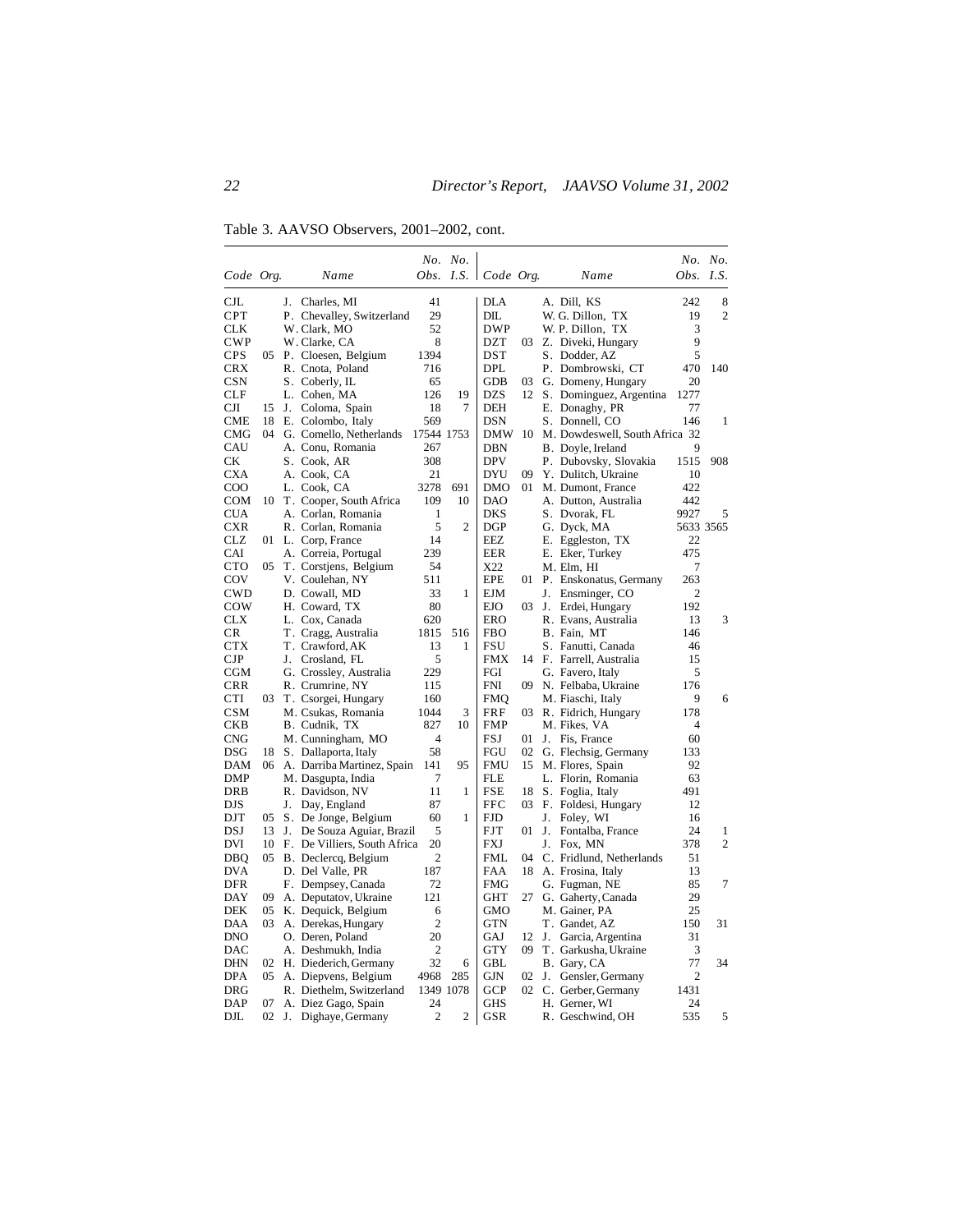Table 3. AAVSO Observers, 2001–2002, cont.

|            |    |    |                            |                | No. No.        |                       |    |    |                         |                | No. No. |
|------------|----|----|----------------------------|----------------|----------------|-----------------------|----|----|-------------------------|----------------|---------|
| Code Org.  |    |    | Name                       |                |                | Obs. I.S.   Code Org. |    |    | Name                    | Obs.           | I.S.    |
| GSU        |    |    | S. Ghosh, India            | 5              |                | <b>HDJ</b>            |    |    | D. Higgins, Australia   | 12             | 1       |
| GAO        |    |    | A. Giambersio, Italy       | 136            |                | HRI                   |    |    | R. Hill, AZ             | 889            |         |
| GGU        | 04 |    | G. Gilein, Netherlands     | 1293           | 20             | HIM                   |    |    | W. Hill, MA             | 30             |         |
| <b>GAM</b> |    |    | A. Gilmore, New Zealand    | 1              | 1              | <b>HED</b>            |    |    | D. Himes, OH            | 396            | 17      |
| <b>GVN</b> |    |    | V. Giovannone, NY          | 24             |                | HIR                   |    |    | Y. Hirasawa, Japan      | 1283           | 51      |
| GMY        |    |    | M. Glennon, Ireland        | 236            |                | HJS                   |    |    | J. Hissong, OH          | 6              |         |
| GLG        |    |    | G. Gliba, MD               | 15             | 1              | <b>HTA</b>            |    |    | T. Hoare, England       | 180            |         |
| <b>GFB</b> |    |    | W. Goff, CA                | 159            | 98             | HFL                   | 13 |    | F. Hodar Luengo, Brazil | 24             |         |
| GHA        | 02 |    | H. Goldhahn, Germany       | 669            |                | HЈX                   | 13 |    | J. Hodar Munoz, Brazil  | 83             |         |
| <b>GSH</b> | 09 |    | A. Golovin, Ukraine        | 44             |                | <b>HWD</b>            |    |    | W. Hodgson, Australia   | 164            | 2       |
| GOT        | 01 |    | T. Gomez, India            | 23             |                | HOU01                 |    |    | V. Hoette, WI           | 11             |         |
| <b>GMX</b> | 09 |    | M. Goncharov, Ukraine      | 43             |                | HDF                   |    |    | D. Hohman, NY           | 9              | 3       |
| X23        |    |    | D. Governor, FL            | 12             |                | HBA                   | 02 |    | A. Holbe, Germany       | 880            |         |
| GJK        |    | J. | Goyette, Canada            | 109            |                | HZJ                   |    |    | J. Holtz, PA            | 432            | 4       |
| <b>GKA</b> |    |    | K. Graham, IL              | 857            | 255            | <b>HOA</b>            |    |    | A. Howell, FL           | 5505           |         |
| GRL        |    |    | 08 B. Granslo, Norway      | 870            | 4              | HSC                   |    |    | C. Huddleston, OR       | 13             |         |
| <b>GMZ</b> |    |    | M. Graziani, Italy         | 1              |                | HDU                   |    |    | D. Hurdis, RI           | 120            | 53      |
| GRW        |    |    | D. Green, MA               | $\mathbf{1}$   |                | HUR                   | 20 |    | G. Hurst, England       | 1756           | 279     |
| <b>GSM</b> |    |    | S. Greene, MI              | 28             | 14             | HUZ                   |    |    | R. Huziak, Canada       | 5032           | 321     |
| GRI        |    | J. | Griese, CT                 | 39             | 21             | HHT                   |    |    | H. Hyvonen, Finland     | 343            |         |
| <b>GVD</b> | 16 |    | V. Grigorenko, Russia      | 431            | 2              | ILЕ                   | 03 |    | E. Illes, Hungary       | 61             |         |
| GBI        |    |    | B. Grim, UT                | 35             |                | IPA                   | 12 |    | P. Ingrassia, Argentina | 220            |         |
| <b>GCT</b> | 11 |    | C. Grunnet, Denmark        | 4              |                | IVM                   | 16 |    | V. Ivanov, Russia       | 33             |         |
| GCR        |    |    | C. Grunwald, Germany       | $\overline{c}$ |                | JTP                   | 01 |    | P. Jacquet, France      | 153            | 8       |
| GCO        |    |    | C. Gualdoni, Italy         | 538            | 130            | JM                    |    |    | R. James, NM            | 4422 1771      |         |
| <b>GMU</b> |    |    | M. Gundy, GA               | 15             | $\overline{4}$ | <b>JSC</b>            |    |    | S. Jamieson, WI         | 156            |         |
| GUN        | 01 |    | J. Gunther, France         | 3433           | 685            | JEA                   |    |    | A. Jenkins, SC          | 11             | 3       |
| GYA        | 03 |    | L. Gyarmati, Hungary       | 9              |                | JSI                   |    |    | S. Jenner, England      | 5              |         |
| <b>HCS</b> | 03 |    | C. Hadhazi, Hungary        | 1743           | 1              | JKK                   | 08 |    | K. Jensen, Norway       | 135            |         |
| <b>HTY</b> |    |    | T. Hager, CT               | 8              | $\mathbf{1}$   | JGE                   |    |    | 06 G. Jiminez, Spain    | 6              | 1       |
| HК         |    |    | E. Halbach, CO             | 1277           | 15             | JOG                   |    |    | G. Johnson, MD          | 171            |         |
| HMG        | 03 |    | G. Halmi, Hungary          | 83             |                | JRA                   |    |    | R. Johnson, MN          | 67             |         |
| <b>HDW</b> |    |    | D. Hamilton, NE            | 3              |                | JON                   | 05 |    | K. Jonckheere, Belgium  | 19             |         |
| HP         |    |    | W. Hampton, CT             | 130            |                | JCN                   |    |    | C. Jones, England       | 3303 2260      |         |
| HDX        |    |    | D. Hands, NC               | 272            |                | JSH                   |    |    | S. Jones, MA            | 6              |         |
| HMI        |    |    | M. Hankins, CO             | 3              |                | JA                    | 14 |    | A. Jones, New Zealand   | 4834           | 1       |
| HAN        |    |    | J. Hannon, CT              | $\overline{c}$ |                | <b>JRW</b>            | 10 |    | R. Jones, South Africa  | 633            |         |
| <b>HAV</b> |    |    | R. Harvan, MD              | 476            | 4              | JRC                   | 15 |    | R. Josa, Spain          | 14             |         |
| HBL        |    |    | 02 B. Hassforther, Germany | 1481           |                | KEF                   |    |    | E. Kahler, NJ           | 2              |         |
| HAI        |    |    | A. Hastings, MA            | 84             |                | <b>KDA</b>            |    |    | D. Kaiser, IN           | 3              |         |
| <b>HSB</b> |    |    | 02 W. Hasubick, Germany    | 10             |                | KB                    |    |    | W. Kaminski, NM         | 180            | 62      |
| HRK        |    |    | R. Hauk, OR                | 7              |                | <b>KAM</b>            | 02 |    | A. Kammerer, Germany    | 23             |         |
| HHU        | 05 |    | H. Hautecler, Belgium      | 4392           | 197            | KYG                   | 09 |    | Y. Karoatsky, Ukraine   | 32             |         |
| <b>HKY</b> |    |    | 27 K. Hay, Canada          | 3              |                | KKI                   |    |    | K. Kasai, Switzerland   | 179            |         |
| HAB        |    |    | R. Hays, IL                | 1366           |                | KAZ                   | 03 |    | A. Kaszt, Hungary       | 2              |         |
| HMH        |    |    | M. Heald, AP (military)    | 6              |                | KTI                   | 03 |    | T. Katonka, Hungary     | 171            |         |
| <b>HKN</b> |    |    | K. Hedrick, WV             | 21             | 1              | <b>KMQ</b>            | 06 |    | M. Kearns, Spain        | 4              |         |
| HLS        |    |    | 08 L. Heen, Norway         | 41             |                | KKL                   | 27 |    | K. Kell, Canada         | $\overline{2}$ |         |
| <b>HZS</b> |    |    | 03 Z. Heiner, Hungary      | 10             |                | KIV                   | 03 | Ι. | Kelley, Hungary         | 68             |         |
| HQA        |    |    | A. Henden, AZ              | 101            | 23             | X25                   |    |    | K. Kepley, MH           | 11             |         |
| <b>HEN</b> |    |    | C. Henshaw, England        | 161            |                | <b>KZX</b>            | 03 |    | Z. Kereszty, Hungary    | 7              | 3       |
| HJN        |    |    | 10 J. Hers, South Africa   | 166            | 30             | KDB                   |    |    | D. Kerrigan, England    | 9              |         |
| <b>HES</b> |    |    | C. Hesseltine, WI          | 1399           | 1              | KSZ                   | 03 |    | S. Keszthelyi, Hungary  | 376            |         |
| HCB        |    |    | B. Hesson-Chandler, TN     | $\mathfrak{2}$ |                | X26                   |    | I. | Kim, HI                 | 7              |         |
| <b>HEV</b> |    |    | 03 Z. Hevesi, Hungary      | 22             |                | <b>KRB</b>            |    |    | R. King, MN             | 716            | 173     |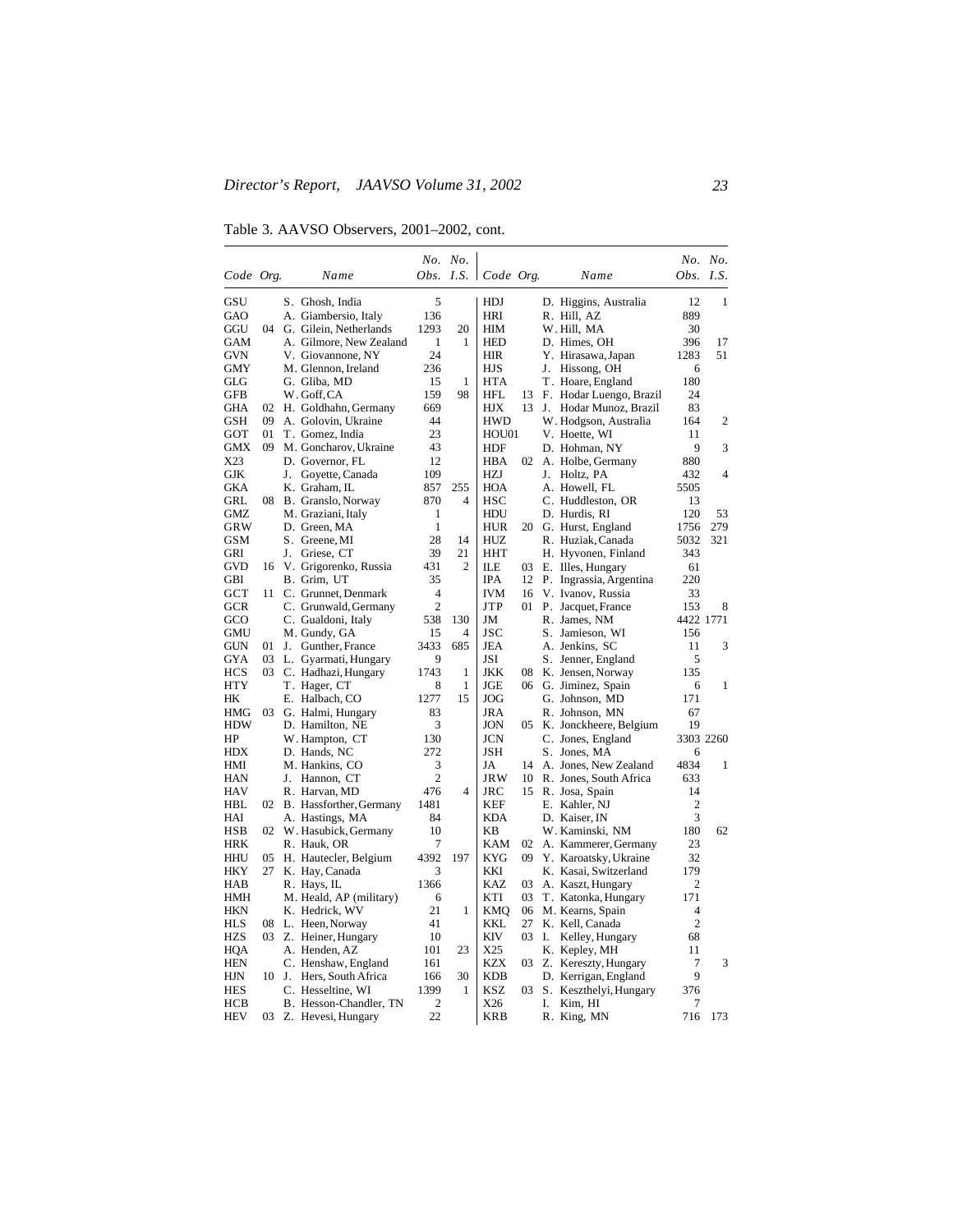Table 3. AAVSO Observers, 2001–2002, cont.

|            |       |    |                            |                | No. No.        |                       |    |    |                           |                  | No. No.      |
|------------|-------|----|----------------------------|----------------|----------------|-----------------------|----|----|---------------------------|------------------|--------------|
| Code Org.  |       |    | Name                       |                |                | Obs. I.S.   Code Org. |    |    | Name                      | <i>Obs. I.S.</i> |              |
| KDX        |       |    | D. Kingsley, CA            | 9              |                | LJQ                   |    |    | J. Linnolt, NY            | 1                |              |
| <b>KTO</b> | 17    |    | T. Kinnunen, Finland       | 4771 3681      |                | LSM                   |    |    | S. Linscott, TX           | 1                |              |
| KAO        | 03    |    | A. Kiss, Hungary           | 288            |                | LLZ                   | 03 |    | L. Liziczai, Hungary      | 271              |              |
| KIL        | 03    |    | L. Kiss, Hungary           | 388            |                | X27                   |    |    | D. Lombardi, TN           | 11               |              |
| KMM        | 09    |    | M. Kititsa, Ukraine        | 2213           |                | LEQ                   |    |    | E. Lopata, CA             | 9                |              |
| <b>KDM</b> |       |    | D. Klinglesmith, NM        | 107            |                | LRD                   |    |    | D. Loring, KS             | 433              |              |
| KON        | 11    |    | O. Klinting, Denmark       | 3              |                | LEJ                   |    |    | E. Los, NH                | 19               |              |
| KKR        |       |    | K. Kloskowski, Poland      | 11             |                | LRG                   | 07 |    | R. Losada Menendez, Spain | $\overline{2}$   |              |
| KPL        |       |    | P. Kneipp, LA              | 17             |                | <b>LTB</b>            |    |    | T. Lubbers, MN            | 354              |              |
| KSP        |       |    | S. Knight, ME              | 36             | 2              | LBG                   |    |    | G. Lubcke, WI             | 4775             |              |
| KGT        |       |    | G. Knight, ME              | 42             |                | LKA                   |    |    | K. Luedeke, NM            | 657              |              |
| KS         |       | J. | Knowles, RI                | 319            |                | LAK                   | 03 |    | A. Lukacs, Hungary        | 1                |              |
| KOC        | 03    |    | A. Kocsis, Hungary         | 16             |                | LHU                   |    |    | 10 H. Lund, South Africa  | 38               | 11           |
| KHL        |       |    | M. Kohl, Switzerland       | 519            |                | LMJ                   |    |    | M. Luostarinen, Finland   | 93               |              |
| KVD        |       |    | V. Kolbas, Croatia         | $\mathfrak{2}$ |                | LLC                   |    |    | L. Lyons, England         | 52               |              |
| KHJ        |       |    | H. Koller, Canada          | 9              |                | MDW                   |    |    | W. MacDonald, Canada      | 115              | 81           |
| KSV        |       |    | S. Kolman, Australia       | 4              |                | MAU                   |    |    | A. Maciolek, MI           | $\mathbf{1}$     |              |
| <b>KRS</b> |       |    | R. Kolman, IL              | 4363           | 304            | MVL                   | 09 |    | V. Maidyk, Ukraine        | 43               |              |
| KMA        |       |    | M. Komorous, Canada        | 2628           | 99             | <b>MFA</b>            | 09 |    | A.A.Maidyk, Ukraine       | 155              |              |
| KMP        |       |    | M. Koppelman, MN           | 2522           | 19             | MON                   | 09 |    | N. Maidyk, Ukraine        | 179              |              |
| KGG        |       |    | G. Koralewski, Poland      | 218            | $\overline{4}$ | <b>MQA</b>            | 09 |    | A.S.Maidyk, Ukraine       | 867              |              |
| <b>KOS</b> |       |    | A. Kosa-Kiss, Romania      | 3273           |                | <b>MHE</b>            |    |    | 02 H. Maier, Germany      | 12               | 1            |
| KVI        | 03 I. |    | Kovacs, Hungary            | 381            | 15             | <b>MZG</b>            |    |    | 02 G. Maintz, Germany     | 106              | $\mathbf{1}$ |
| KFK        |       |    | F. Krafka, TX              | 74             |                | MLI                   |    |    | L. Maisler, NY            | 253              | 8            |
| KSW        |       |    | S. Krasnicki, Poland       | 218            |                | <b>MVO</b>            |    |    | V. Makela, Finland        | 61               |              |
| KAW        | 02    |    | A. Krawietz, Germany       | 33             |                | <b>MNV</b>            | 09 |    | N. Maksimenko, Ukraine    | 214              |              |
| <b>KKE</b> |       |    | K. Kreutzer, KY            | 47             |                | <b>MTF</b>            |    |    | T. Mangelsdorf, WI        | 8                |              |
| KWO        | 02    |    | W. Kriebel, Germany        | 2351           | 267            | MNO                   |    |    | A. Manna, Switzerland     | 37               |              |
| KIS        | 02    |    | G. Krisch, Germany         | 1558           | 36             | <b>MKG</b>            |    |    | A. Manske, WI             | 7                |              |
| <b>KRK</b> |       |    | K. Krisciunas, AZ          | 9              | 9              | MKE                   |    |    | R. Manske, WI             | 457              |              |
| <b>KTV</b> | 16    |    | T. Kryachko, Russia        | 4              |                | MJZ                   | 01 |    | J. Manzorro, Spain        | 193              |              |
| KTZ        |       |    | T. Krzyt, Poland           | 1144           | 6              | <b>MMV</b>            | 09 |    | M. Marichev, Ukraine      | 62               |              |
| KUC        | 01    |    | S. Kuchto, France          | 9              |                | <b>MKW</b>            |    |    | A. Markiewicz, Poland     | 858              |              |
| <b>KPG</b> |       |    | 04 G. Kuipers, Netherlands | 3              |                | MMN                   |    |    | M. Martignoni, Italy      | 22               |              |
| <b>KBO</b> |       |    | R. Kuplin, AZ              | 58             |                | MYC                   |    |    | C. Martin, NE             | 35               |              |
| KMI        | 16    |    | M. Kuzmin, Russia          | 336            |                | MQJ                   |    | J. | Martins, Portugal         | 53               |              |
| LCR        | 15    |    | C. Labordena, Spain        | 145            | 2              | <b>MRX</b>            | 02 |    | H. Marx, Germany          | 1186             | 129          |
| LDT        | 03    |    | T. Ladanyi, Hungary        | 1              |                | <b>MN</b>             |    |    | H. Mason, CA              | 135              |              |
| LAL        |       |    | A. Landolt, LA             | 6              | 4              | MAV                   | 16 |    | D. Matsney, Russia        | 119              |              |
| <b>LTO</b> | 02    |    | T. Lange, Germany          | 2403           |                | X28                   |    |    | S. Matsumoto, HI          | 16               |              |
| LMF        |       |    | 13 M. Lara, Brazil         | 18             |                | <b>MTT</b>            |    | J. | Mattei, MA                | 1                |              |
| LZT        |       |    | T. Lazuka, IL              | 1323           |                | MTM                   |    |    | M. Mattei, MA             | $\overline{2}$   |              |
| LEB        | 01    |    | R. Lebert, France          | 251            |                | MPR                   | 02 |    | P. Maurer, Germany        | 271              | 1            |
| LMT        |       |    | M. Legutko, Poland         | 227            |                | MGE                   |    |    | G. Mavrofridis, Greece    | 492              |              |
| LAE        |       |    | A. Leighton, England       | 3              |                | MJW                   |    | J. | Mayer, PA                 | 213              | 7            |
| <b>LNZ</b> |       |    | G. Lenz, CT                | 301            |                | MAZ                   |    |    | M. Mazurek, CA            | $\overline{4}$   |              |
| LJL        |       |    | J. Leonard, IL             | 37             |                | MGU                   |    |    | T. McCague, IL            | 55               |              |
| LNL        |       |    | N. Lerner, CA              | 11             |                | MCX                   | 10 |    | A. McCrae, Scotland       | 101              | 14           |
| LGE        | 01 -  |    | G. Letellier, France       | 109            |                | MDK                   |    |    | K. McDonald, OH           | 1                |              |
| LEV        |       |    | A. Leveque, CA             | 142            |                | MDP                   |    |    | P. McDonald, Canada       | 346              | 22           |
| <b>LVY</b> |       |    | D. Levy, AZ                | 87             | 58             | MGH                   |    |    | H. McGee, England         | 3471 1048        |              |
| LIW        |       |    | W. Liller, Chile           | 14             |                | MCI                   |    |    | B. McInnerny, England     | 43               |              |
| LCI        |       |    | C. Limbach, WI             | 1              |                | MKJ                   |    | J. | McKenna, NJ               | 317              | 5            |
| LAI        |       |    | A. Ling, Canada            | 938            | 103            | <b>MPL</b>            |    |    | P. McLelland, England     | 15               |              |
| LMK        |       |    | M. Linnolt, HI             | 1504           | 703            | MSD                   |    |    | D. Means, AZ              | 1                |              |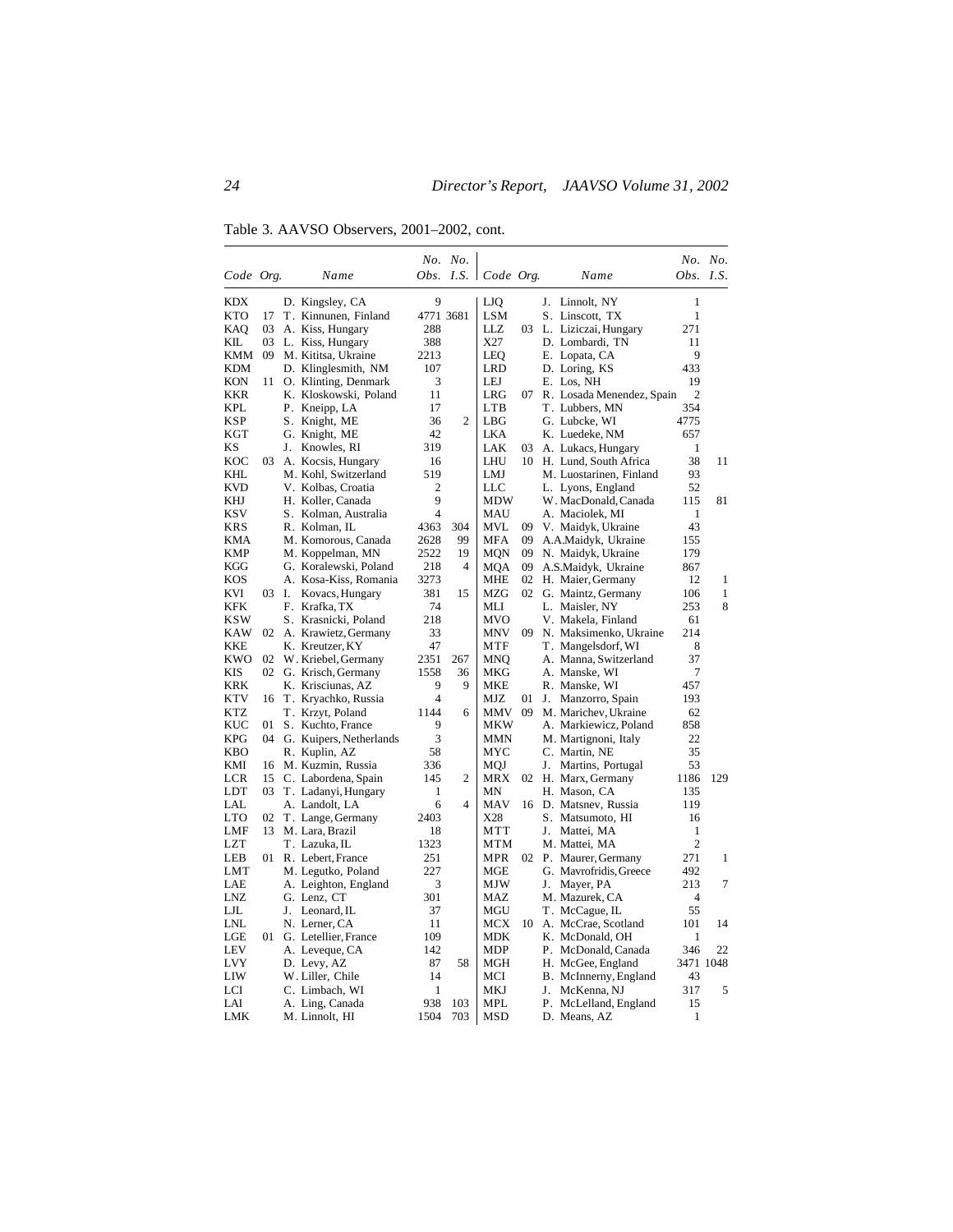Table 3. AAVSO Observers, 2001–2002, cont.

|                   |    |    |                                |                | No. No.        |                             |    |    |                                                    |                                  | No. No.        |
|-------------------|----|----|--------------------------------|----------------|----------------|-----------------------------|----|----|----------------------------------------------------|----------------------------------|----------------|
| Code Org.         |    |    | Name                           |                |                | Obs. I.S. $\vert$ Code Org. |    |    | Name                                               | <i>Obs. I.S.</i>                 |                |
| MED               |    |    | K. Medway, England             | 1576           |                | OV                          |    |    | E. Oravec, NY                                      | 1816                             |                |
| MGQ               |    |    | G. Menali, MA                  | 8              |                | osw                         |    |    | W. Osborn, MI                                      | 15                               |                |
| MHI               |    |    | H. Menali, MA                  | 309            |                | OJR                         | 06 |    | J. Osorio, Spain                                   | 3552 1202                        |                |
| MDJ               |    |    | D. Mendicini, Argentina        | 5              |                | <b>OPR</b>                  |    |    | P. Ossowski, Poland                                | 16                               |                |
| MHY               | 12 |    | H. Mendt, Venezuela            | 6              |                | <b>OSE</b>                  | 12 |    | S. Otero, Argentina                                | 2                                |                |
| MPN               | 05 |    | P. Mergan, Belgium             | 5              |                | OJE                         |    |    | J. Oti Gonzalez, Spain                             | 15                               |                |
| MWR               |    |    | R. Merriman, AZ                | $\overline{c}$ |                | OJJ                         |    | J. | Ott, CO                                            | $\overline{4}$                   |                |
| MMY               |    |    | 02 M. Meyer, Germany           | 6              |                | OJS                         |    | J. | Ott, KY                                            | 114                              |                |
| MTK               |    |    | T. Michalik, VA                | 602            | 113            | OCR                         | 05 |    | C. Otten, Belgium                                  | 797                              |                |
| LMS               |    |    | L. Michalis, Greece            | 826            |                | <b>ORE</b>                  |    |    | R. Otto, NH                                        | 50                               |                |
| мок               | 08 |    | O. Midtskogen, Norway          | 1004           | 97             | OWH                         |    |    | W. Overton, OK                                     | 17                               |                |
| MKD               | 27 |    | K. Millyard, Canada            | 23             | 12             | PLA                         | 13 |    | A. Padilla Filho, Brazil                           | 3                                |                |
| MTP               | 03 |    | T. Miltner, Hungary            | 1              |                | PSE                         |    |    | S. Palmer, TX                                      | 16                               | 1              |
| MKO               | 09 |    | A. Mironenko, Ukraine          | 76             |                | PPC                         | 03 |    | P. Papics, Hungary                                 | 62                               |                |
| MHV               | 09 |    | H. Miroshnichenko, Ukraine 106 |                |                | <b>PPS</b>                  | 03 |    | S. Papp, Hungary                                   | 2208                             | 113            |
| MZS               | 03 |    | A. Mizser, Hungary             | 1400           | 13             | PLI                         | 01 |    | L. Parmeggiani, France                             | 5                                |                |
| MCE               |    |    | E. Mochizuki, Japan            | 20             |                | <b>PTQ</b>                  |    |    | T. Parson, MN                                      | 11                               | 10             |
| MRV               |    |    | R. Modic, OH                   | 773            | 266            | <b>PKV</b>                  |    |    | K. Paxson, TX                                      | 136                              |                |
| MOL               |    | J. | Molnar, VA                     | 1967           |                | <b>PEX</b>                  |    |    | 14 A. Pearce, Australia                            | 283                              | 93             |
| МIХ               | 09 | Ι. | Molod, Ukraine                 | 28             |                | PN                          |    |    | A. Pearlmutter, MA                                 | 25                               |                |
| MMW               |    |    | M. Momose, Japan               | 437            |                | PTI                         |    |    | N. Peattie, CA                                     | 80                               |                |
| MLF               | 10 |    | B. Monard, South Africa        |                | 1997 1139      | PEI                         | 11 |    | E. Pedersen, Denmark                               | 245                              | $\overline{c}$ |
| MOI               | 01 |    | E. Morillon, France            | 1674           | 6              | PJB                         |    | J. | Peggy, VA                                          | 1                                |                |
| MXA               | 09 |    | O. Mormyl, Ukraine             | 720            |                | PEG                         | 01 |    | C. Peguet, France                                  | 25                               |                |
| MVR               | 09 |    | V. Mormyl, Ukraine             | 3131           |                | <b>PWD</b>                  |    |    | W. Pellerin, TX                                    | 7                                |                |
| MOW               |    |    | W. Morrison, Canada            | 5167           | 292            | PIV                         |    | I. | Peretto, Italy                                     | 46                               | 1              |
| <b>MDA</b>        |    |    | A. Morton, WA                  | 49             | $\overline{c}$ | PLV                         | 05 |    | L. Persoons, Belgium                               | 4                                |                |
| MMP               | 10 |    | J. Mostert, South Africa       | 21             |                | PJT                         | 27 | J. | Petriew, Canada                                    | 3                                |                |
| MHR               | 13 |    | R. Mota das Chagas, Brazil     | 15             |                | <b>PVA</b>                  | 27 |    | V. Petriew, Canada                                 | 269                              | 56             |
| MMH               |    |    | M. Muciek, Poland              | 132            |                | PFA                         |    | J. | Pfannerstill, WI                                   | 1                                |                |
| MKH               |    |    | S. Mukherjee, India            | 286            |                | PMH                         |    |    | M. Phelps, MA                                      | 3                                |                |
| MLY               |    |    | R. Muller, CA                  | 9              |                | PRP                         |    |    | R. Pickard, Australia                              | 12                               |                |
| MLU               | 14 |    | L. Munford, New Zealand        | 4              |                | PKI                         |    |    | O. Piechowski, KY                                  | $\overline{2}$                   |                |
| MUY               | 05 |    | E. Muyllaert, Belgium          |                | 6865 2908      | PGU                         | 18 |    | G. Pinazzi, Italy                                  | 49                               |                |
| NEV               |    |    | 03 E. Nagy, Hungary            | 4<br>22        |                | PHT                         |    |    | H. Pinkston, VA                                    | $\overline{2}$<br>$\overline{c}$ |                |
| NAT               |    |    | A. Naik, India                 |                |                | PIJ                         | 03 | J. | Piriti, Hungary                                    |                                  |                |
| X29               |    |    | K. Nakamura, HI                | 16             |                | PPL<br>PJP                  |    |    | P. Plante, OH                                      | 215                              |                |
| <b>NDA</b><br>NDD |    |    | D. Nance, AL<br>D. Nash, CO    | 251<br>168     | 4              | PAW                         |    |    | 10 J. Plomp, South Africa<br>A. Plummer, Australia | 85<br>153                        |                |
| NEI               |    |    | E. Neata, Romania              | 4              |                | AST                         | 12 |    | R. Podesta, Argentina                              | 54                               |                |
| <b>NLX</b>        |    |    | 14 P. Nelson, Australia        | 1231           | 245            | <b>PRX</b>                  |    |    | R. Poklar, WI                                      | 3                                |                |
| <b>NGN</b>        |    |    | G. Neue, Germany               | 1              |                | PRS                         |    |    | R. Poleski, Poland                                 | 74                               |                |
| NJO               | 02 |    | J. Neumann, Germany            | 1126           |                | <b>PMO</b>                  | 10 |    | M. Poll, South Africa                              | 115                              |                |
| NMI               |    |    | M. Nicholas, AZ                | 479            | 54             | PWR                         |    |    | R. Powaski, OH                                     | 18                               |                |
| <b>NFD</b>        |    |    | 04 F. Nieuwenhout, Netherlands | 141            | 3              | POX                         |    |    | M. Poxon, England                                  | 333                              | 85             |
| NAW               | 05 |    | A. Nieuwlandt, Belgium         | 57             |                | PWN                         |    |    | W. Poyatos, Spain                                  | 95                               |                |
| <b>NHK</b>        |    |    | 17 H. Nylander, Finland        | 219            | 5              | PYG                         |    |    | G. Poyner, England                                 | 8084 5796                        |                |
| <b>OCN</b>        |    |    | S. O'Connor, Canada            | 138            | 25             | <b>PGX</b>                  |    |    | 18 G. Pozzi, Italy                                 | 3                                |                |
| OFA               |    |    | A. O'Fearghail, Ireland        | 267            | 183            | PDO                         |    |    | D. Pray, RI                                        | 50                               | 7              |
| ONJ               |    | J. | O'Neill, Ireland               | 70             |                | PAH                         |    |    | A. Price, MA                                       | 155                              | 34             |
| <b>OFR</b>        |    |    | 06 F. Ocana, Spain             | 3              |                | PGB                         |    |    | G. Profita, Italy                                  | 11                               |                |
| OAR               |    |    | A. Oksanen, Finland            |                | 3945 2631      | PRQ                         |    |    | R. Pruitt, MI                                      | 10                               |                |
| OJO               | 11 |    | J. Olesen, Denmark             | 109            |                | PUJ                         | 06 |    | F. Pujol, Spain                                    | 595                              | 139            |
| OHJ               | 03 |    | H. Olle, Hungary               | 4              |                | <b>PCH</b>                  |    |    | C. Pullen, CA                                      | 65                               | 11             |
| ODG               |    |    | D. Ondich, MN                  | 110            |                | PFR                         | 03 |    | F. Puskas, Hungary                                 | 1121                             |                |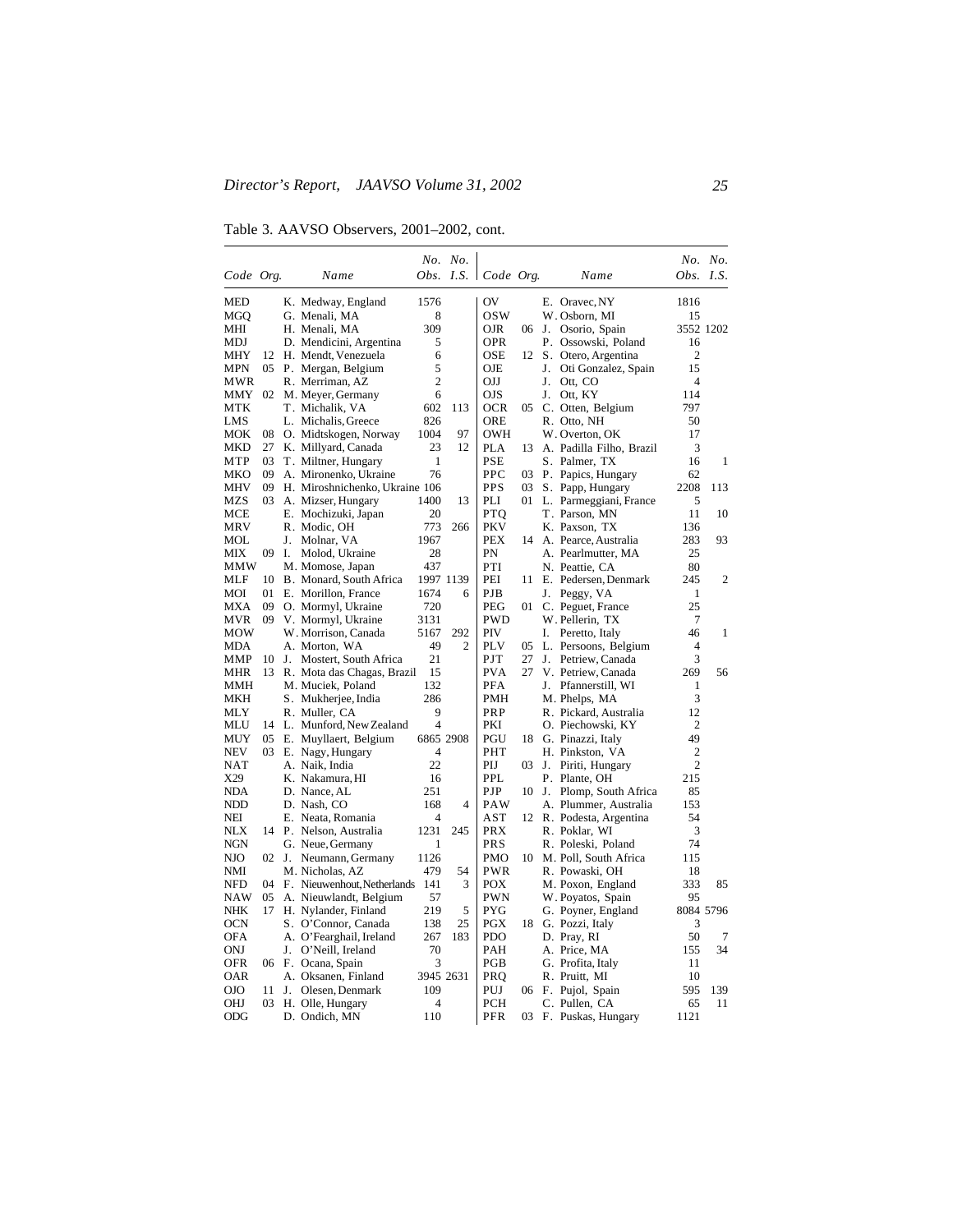Table 3. AAVSO Observers, 2001–2002, cont.

|            |                 |    |                              |              | No. No.   |                       |       |    |                                 |                  | No. No.   |
|------------|-----------------|----|------------------------------|--------------|-----------|-----------------------|-------|----|---------------------------------|------------------|-----------|
| Code Org.  |                 |    | Name                         |              |           | Obs. I.S.   Code Org. |       |    | Name                            | <i>Obs.</i> I.S. |           |
| <b>PMK</b> |                 |    | M. Pust, Slovenia            | 12           |           | SVA                   |       |    | A. Saw, Australia               | 966              | 6         |
| QW         | 02              |    | W. Quester, Germany          | 20           | 15        | SXK                   | 02    |    | M. Schabacher, Germany          | 124              | 1         |
| QFI        | 05              |    | F. Questier, Belgium         | 11           |           | SDY                   | 02    |    | D. Scharnhorst, Germany         | 35               | 27        |
| QPF        |                 |    | P. Quinn, WI                 | 10           |           | SFK                   |       |    | F. Scheder, MD                  | 417              | 163       |
| QFP        | 12              |    | F. Quintao, Brazil           | 3            |           | SXT                   |       |    | T. Schieding, MA                | 19               |           |
| RKE        | 02              |    | K. Raetz, Germany            | 315          |           | SFS                   |       |    | S. Schiff, VA                   | 87               | 4         |
| RCH        | 01              |    | C. Ramillon, France          | 102          |           | SPK                   |       |    | P. Schmeer, Germany             | 39               |           |
| RBK        |                 |    | B. Ramotowski, TX            | 6            |           | SHV                   | 03    |    | A. Schmidt, Hungary             | 176              | 10        |
| <b>RZS</b> | 03              |    | Z. Reiczigel, Hungary        | 204          |           | SBK                   |       |    | K. Schmidt, KY                  | 16               |           |
| REP        | 24              |    | P. Reinhard, Austria         | 336          | 1         | SQR                   |       |    | R. Schmude, GA                  | 3                |           |
| <b>RFP</b> |                 |    | 13 P. Reis-Fernandes, Brazil | 18           |           | SUF                   |       |    | C. Schneider, CA                | 27               |           |
| RMQ        |                 |    | M. Reszelski, Poland         |              | 6489 2907 | SQE                   |       |    | R. Schoenstene, IL              | 1579             |           |
| <b>RSA</b> |                 |    | S. Revets, Belgium           | 82           |           | SAQ                   | 04    |    | A. Scholten, Netherlands        | 50               |           |
| RGF        |                 |    | 12 G. Rey, Argentina         | $\mathbf{1}$ |           | <b>SHX</b>            | 02    |    | H. Schubert, Germany            | 16               |           |
| RNA        | 03              |    | N. Rezsabek, Hungary         | 31           |           | SCZ                   | 01    |    | E. Schweitzer, France           | 708              | 1         |
| RJG        |                 |    | J. Ribeiro, Portugal         | 232          |           | SBQ                   |       |    | B. Scott, MI                    | 117              | 1         |
| RMP        |                 |    | M. Ricard, Canada            | 139          | 1         | SCE                   |       |    | C. Scovil, CT                   | 135              | 79        |
| RPC        |                 |    | P. Richard, Canada           | 14           |           | SIB                   |       |    | A. Serio, NY                    | 2                |           |
| RIX        | 14              |    | T. Richards, Australia       | 6300         | 496       | SDF                   |       |    | D. Shackleford, CA              | 176              |           |
| RHL        | 02              |    | H. Richter, Germany          | 17           |           | SHS                   |       |    | S. Sharpe, ME                   | 2841             | 53        |
| RPB        |                 |    | P. Richwine, KS              | 48           |           | SDP                   |       |    | D. Sharples, NY                 | 9                |           |
| RQ         |                 |    | C. Ricker, MI                | 21           |           | SSA                   |       |    | A. Sharpless, WA                | 86               |           |
| RRZ        | 03              |    | R. Ricza, Hungary            | 661          |           | svv                   |       |    | V. Shchukin, Russia             | 679              |           |
| <b>RVM</b> | 06              |    | M. Rigo Vidal, Spain         | 97           |           | SHW                   |       |    | W. Sherman, TX                  | 173              |           |
| RDB        |                 |    | D. Roberts, IL               | 5            |           | SHB                   |       |    | C. Sherrod, AR                  | 16               |           |
| <b>RCW</b> |                 |    | C. Robertson, KS             | 5442         |           | ssv                   |       |    | S. Shervais, WA                 | 14               |           |
| <b>RSE</b> |                 |    | S. Robinson, MD              | 273          | 213       | SQH                   | 13    |    | R. Shida, Brazil                | 386              |           |
| RAX        | 15              |    | A. Roca, Spain               | 97           |           | SGQ                   |       |    | C. Sigismondi, Italy            | 6                |           |
| RMU        | 07              |    | M. Rodriguez Marco, Spain    | 80           |           | SNE                   |       |    | N. Simmons, WI                  | 518              |           |
| <b>RZD</b> | 06              |    | D. Rodriguez, Spain          | 73           | 26        | SXN                   |       |    | M. Simonsen, MI                 | 10844 6507       |           |
| <b>RJA</b> | 01              |    | J. Rohart, France            | 387          |           | SBI                   | 03    |    | B. Sipocz, Hungary              | 15               |           |
| RCX        |                 |    | C. Rose, MS                  | 14           | 9         | <b>SIX</b>            |       |    | M. Siwak, Poland                | 42               |           |
| <b>ROG</b> |                 |    | G. Ross, MI                  | 123          | 61        | SLQ                   |       |    | L. Smelcer, Czech Republic 4010 |                  | 5         |
| RMH        | 05 <sup>1</sup> |    | M. Rosseel, Belgium          | 6            |           | SJX                   | 10 J. |    | Smit, South Africa              | 1615             |           |
| RMF        |                 |    | M. Rossetti, OH              | 3            |           | SJE                   |       | J. | Smith, CA                       | 183              |           |
| <b>RGN</b> |                 |    | G. Rossi, Italy              | 97           |           | SMI                   |       |    | A. Smith, England               | 3                | 3         |
| RR         |                 |    | R. Royer, CA                 | 75           | 27        | SUI                   |       |    | R. Smith, England               | 110              |           |
| RGY        |                 |    | G. Rubright, PA              | 36           |           | SHA                   |       |    | H. Smith, MI                    | 112              | 25        |
| RJV        | 07              |    | J. Ruiz Fernandez, Spain     | 124          |           | SYE                   |       |    | E. Smith, OK                    | 1                |           |
| RPH        |                 |    | H. Rumball-Petre, CA         | 18           |           | SKA                   | 16    |    | K. Sokolovsky, Russia           | 297              |           |
| RDV        |                 |    | D. Ryle, TX                  | 17           |           | SBX                   |       |    | A. Sonka, Romania               | 2911             |           |
| SOC        |                 |    | R. Sager, NY                 | 7            |           | X18                   |       |    | C. Soram, FM                    | 11               |           |
| SQV        | 06              | J. | Sainz Benito, Spain          | 18           |           | SXO                   | 16    |    | P. Sorokin, Russia              | 62               |           |
| SJQ        |                 |    | A. Sajtz, Romania            | 1345         |           | sow                   |       | J. | Sorvari, Finland                | 59               |           |
| SSU        |                 |    | S. Sakuma, Japan             | 1336         | 97        | SJZ                   |       | J. | Speil, Poland                   | 2111             | 4         |
| SVP        |                 |    | 15 V. Sallares Pujol, Spain  | 126          | 1         | SPO                   | 08    | J. | Spongsveen, Norway              | 14               |           |
| <b>SFV</b> |                 |    | F. Salvaggio, Italy          | 24           |           | SXR                   | 03    |    | M. Sragner, Hungary             | 6                |           |
| SQL        |                 |    | 12 R. Salvo, Uruguay         | 33           |           | SBL                   | 05    |    | B. Staels, Belgium              | 7                |           |
| SAH        |                 |    | G. Samolyk, WI               | 13033        |           | SBH                   |       |    | B. Standifer, TN                | 23               |           |
| SYZ        |                 |    | C. Sanchez, Spain            | 158          | 118       | SDB                   |       |    | D. Starkey, IN                  |                  | 5470 2476 |
| <b>SNN</b> |                 |    | J. Sanford, CA               | 79           | 56        | <b>SKS</b>            |       |    | T. Steckner, Canada             | 4                |           |
| <b>STC</b> |                 |    | G. Santacana, PR             | 30           |           | STF                   |       |    | G. Stefanopoulos, Greece        | 96               |           |
| SKI        | 03              |    | K. Sarneczky, Hungary        | 99           | 5         | STI                   |       |    | P. Steffey, FL                  | 950              | 3         |
| SGE        |                 |    | G. Sarty, Canada             | 333          |           | SAA                   |       |    | A. Stephan, FL                  | 5                |           |
| SSQ        |                 |    | R. Sass, NM                  | 232          |           | SET                   |       |    | C. Stephan, FL                  | 1883             | 21        |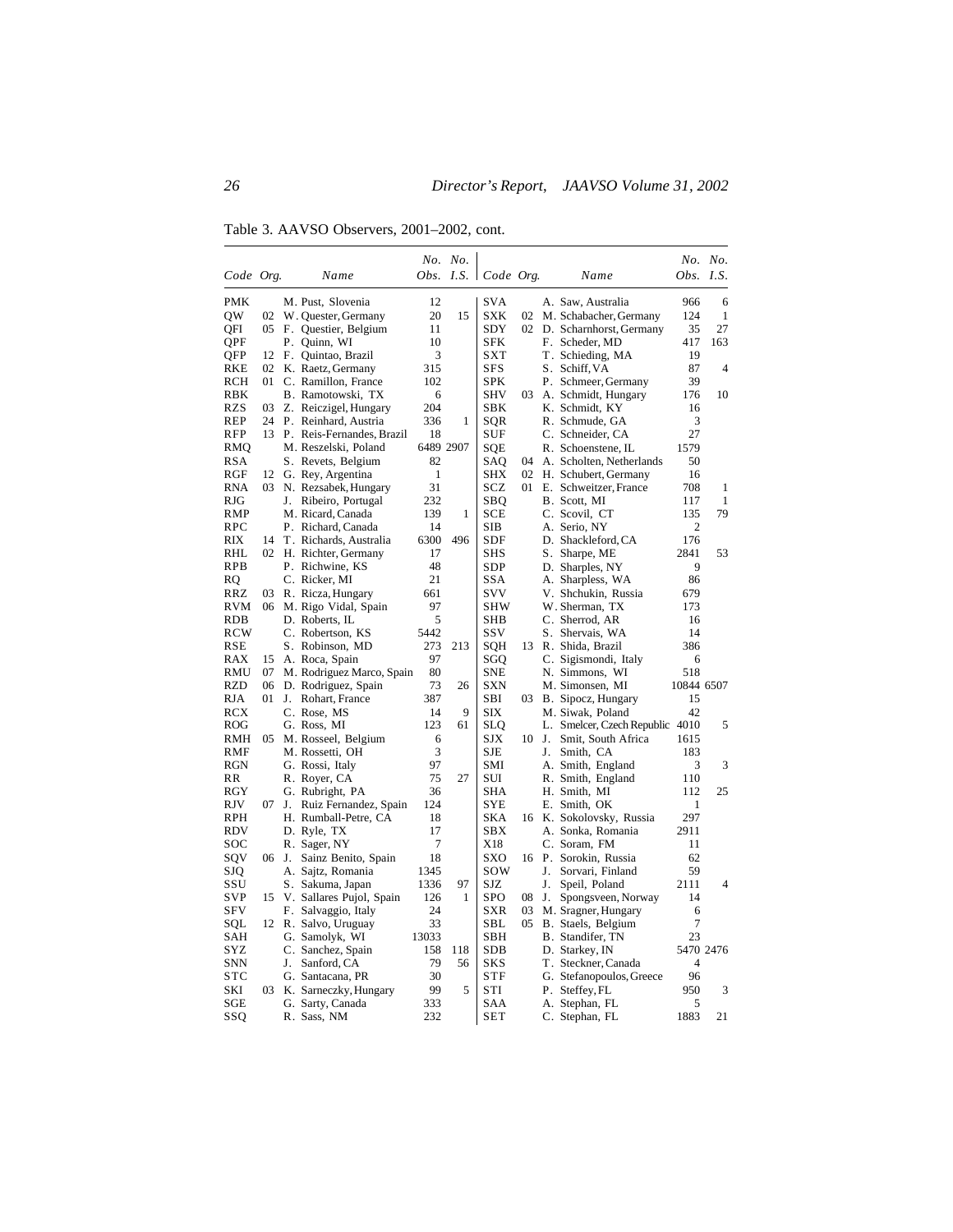Table 3. AAVSO Observers, 2001–2002, cont.

|            |     |    |                                    |                | No. No.              |            |    |    |                              |                | No. No.        |
|------------|-----|----|------------------------------------|----------------|----------------------|------------|----|----|------------------------------|----------------|----------------|
| Code Org.  |     |    | Name                               |                | Obs. I.S. $\vert$    | Code Org.  |    |    | Name                         | Obs.           | I.S.           |
| SFN        |     | J. | Stephens, AZ                       | 3              |                      | VDE        | 04 |    | E. Van Dijk, Netherlands     | 297            | 21             |
| SWT        |     |    | R. Stewart, PA                     | $\overline{7}$ | 6                    | VNL        | 05 |    | F. Van Loo, Belgium          | 1648           | 23             |
| SRB        |     |    | R. Stine, CA                       | 1323           | 145                  | <b>VPJ</b> |    | J. | Van Poucker, MI              | 258            | 29             |
| STQ        |     |    | N. Stoikidis, Greece               | 337            |                      | VSD        |    |    | 05 D. Vansteelant, Belgium   | 74             |                |
| SDI        |     |    | D. Storey, England                 | 147            |                      | <b>VWA</b> |    |    | A. Van Werven, FL            | 58             | $\overline{2}$ |
| SHZ        | 02  |    | H. Struever, Germany               | 99             |                      | VED        | 01 |    | P. Vedrenne, France          | 5671           |                |
| SRX        |     |    | 14 R. Stubbings, Australia         | 10381 6841     |                      | VKR        | 09 |    | K. Velikazova, Ukraine       | 65             |                |
| SUK        |     |    | M. Stuka, CA                       | 19             |                      | VET        | 01 |    | M. Verdenet, France          | 2254 1235      |                |
| <b>SAC</b> | 02  |    | A. Sturm, Germany                  | 130            |                      | VII        | 03 | Ι. | Vincze, Hungary              | 7              |                |
| SUQ        |     |    | A. Sucker, Germany                 | 26             | 7                    | VJA        | 17 | J. | Virtanen, Finland            | 436            | 74             |
| SUS        |     |    | D. Suessmann, Germany              | 1473           |                      | VGK        |    |    | G. Vithoulkas, Greece        | 858            |                |
| SUH        |     |    | M. Suhovecky, OH                   | 46             |                      | VFK        |    |    | 02 F. Vohla, Germany         | 5283           |                |
| SQC        |     |    | C. Suslavage, CA                   | 7              |                      | VOL        |    |    | W. Vollmann, Austria         | 123            | 12             |
| SQD        | 09  |    | D. Svechkarev, Ukraine             | $\mathbf{1}$   |                      | VOX        | 09 |    | O. Voloshun, Ukraine         | 53             |                |
| swv        |     |    | D. Swann, TX                       | 461            |                      | vsv        | 09 |    | S. Volvach, Ukraine          | 14             |                |
| ssw        |     |    | S. Swierczynski, Poland            | 2451           |                      | <b>VYV</b> | 09 |    | Y. Vovk, Ukraine             | 36             |                |
| SDX        |     |    | D. Sworin, CA                      | 9              | 4                    | WGR        |    |    | G. Walker, MA                | 789            | 441            |
| SGO        | 03  |    | G. Szabo, Hungary                  | 89             | $\overline{c}$       | <b>WND</b> | 01 |    | D. Wallian, France           | $\overline{2}$ |                |
| SOZ        |     |    | 03 L. Szantho, Hungary             | 10             | 4                    | WSM        | 10 |    | S. Walsh, Zimbabwe           | 154            | 13             |
| SIK        |     |    | K. Szaruga, Poland                 | 6              |                      | WJX        |    | J. | Wan, Australia               | 20             |                |
| SAO        | 03  |    | A. Szauer, Hungary                 | 73             |                      | WER        |    |    | R. Weber, KS                 | 10             |                |
| SXI        |     |    | M. Szpir, NC                       | 56             |                      | WPT        |    |    | 10 P. Wedepohl, South Africa | 385            |                |
| TDB        |     |    | D. Taylor, Canada                  |                | 2095 1169            | WEI        |    |    | D. Weier, WI                 | 1288           | 240            |
| TJV        | 01  | J. | Temprano, Spain                    | 130            |                      | wс         |    |    | R. Wend, IL                  | 346            |                |
| TDE        |     |    | D. Teske, MI                       | $\overline{c}$ |                      | WWO 02     |    |    | W. Wenzel, Germany           | 41             |                |
| <b>TTU</b> |     |    | T. Tezel, Turkey                   | $\overline{4}$ |                      | WJD        |    |    | D. West, KS                  | 1178           | 110            |
| TGG        |     |    | W. Thomas, CA                      | 256            | 84                   | WEF        |    |    | F. West, PA                  | 1324           |                |
| TAS        |     |    | A. Thomas, WA                      | 20             |                      | WDT        |    |    | D. Wetherington, FL          | 9              |                |
| THR        |     |    | R. Thompson, Canada                | 853            |                      | WAH        |    |    | A. Whiting, AZ               | 96             |                |
| <b>THU</b> | 01  |    | B. Thouet, France                  | 207            |                      | WPK        |    |    | P. Wiggins, UT               | 70             |                |
| TKK        | 17  |    | K. Tikkanen, Finland               | 113            |                      | WPX        | 14 |    | P. Williams, Australia       | 6958           | 865            |
| TPE        | 17  |    | P. Tikkanen, Finland               | 395            | 138                  | WJL        |    | J. | Williams, CA                 | 22             | 7              |
| TIA        | 03  |    | A. Timar, Hungary                  | 119            |                      | WI         |    |    | D. Williams, IN              | 954            |                |
| UMB01      |     |    | E. Tittley, MD                     | 5              |                      | WRX        |    |    | R. Williams, MI              | 88             | 29             |
| TAE        | 08  |    | A. Tjolsen, Norway                 | $\overline{2}$ |                      | WLP        | 05 |    | P. Wils, Belgium             | 121            |                |
| TRL        |     |    | R. Togni, AR                       | 60             |                      | WWJ        |    |    | W. Wilson, England           | 884            | 6              |
| <b>TQA</b> |     |    | A. Tolea, MD                       | 10             | $\overline{c}$       | WSN        |    |    | T. Wilson, WV                | 682            | 179            |
| <b>TVG</b> | 12  |    | V. Tombotto, Argentina             | 45             |                      | WKM        |    |    | M. Wiskirken, WA             | 9              |                |
| TOZ        | 03  |    | Z. Toth, Hungary                   | 11             |                      | WUL        | 02 |    | U. Witt, Germany             | 39             |                |
| <b>TTK</b> | 03  |    | K. Toth, Hungary                   | 15             |                      | WRZ        |    |    | R. Wlodarczyk, Poland        | 289            |                |
| <b>TSC</b> |     | S. | Tracy, CT                          | 1263           | 647                  | WJC        |    | J. | Wojcik, NY                   | 53             | 6              |
| TRF        |     |    | C. Trefzger, Switzerland           | 174            | 87                   | wsv        |    |    | S. Wolfe, OH                 | 567            |                |
| TDW        |     |    | D. Trowbridge, WA                  | 4              |                      | WBT        |    |    | R. Wolpert, NJ               | 3              |                |
| TJC        |     | J. | Truax, MI                          | 15             |                      | WJM        |    | J. | Wood, CA                     | 12             |                |
| TRX        |     |    | R. Truta, Romania                  | 3              |                      | WPF        |    |    | P. Wright, MN                | 159            | 3              |
| <b>TJA</b> |     | J. | Tubb, Canada                       | $\mathbf{1}$   |                      | X30        |    |    | S. Yamada, HI                | 11             |                |
| TUC        | 10  |    | C. Turk, South Africa              | 94             |                      | YRK        |    |    | D. York, MA                  | 121            |                |
| <b>TVA</b> | 09. |    | V. Turzsev, Ukraine                | 60             |                      | YKA        |    |    | K. Young, CA                 | 6              | 1              |
| <b>TYS</b> |     |    | R. Tyson, NY                       | 355            |                      | <b>YSD</b> |    |    | S. Young, MA                 | 1              |                |
| <b>UAN</b> | 03  |    | A. Uhrin, Hungary                  | 25             |                      | ZAG        | 03 |    | G. Zajacz, Hungary           | 5              |                |
| VFR        | 01  |    | F. Vaclic, Czech Republic          | 86             |                      | ZAM        | 18 |    | M. Zanotta, Italy            | 9              |                |
| <b>VLN</b> | 01  |    | L. Vadrot, France                  | 49             |                      | ZFL        |    |    | F. Zattera, Italy            | 3              | 1              |
| BVE        | 04  |    | E. Van Ballegoij, Netherlands 1348 |                | 58<br>$\overline{c}$ | ZWD        |    |    | W. Zeilstra, IA              | 19             |                |
| VBR        |     |    | H. Van Bemmel, Canada              | 29             |                      | ZPA        |    |    | P. Zeller, IN                | 70             |                |
| VDL        | 05  |    | J. Van der Looy, Belgium 4393      |                |                      | ZJV        | 09 | J. | Zhiznevskaya, Ukraine        | 83             |                |